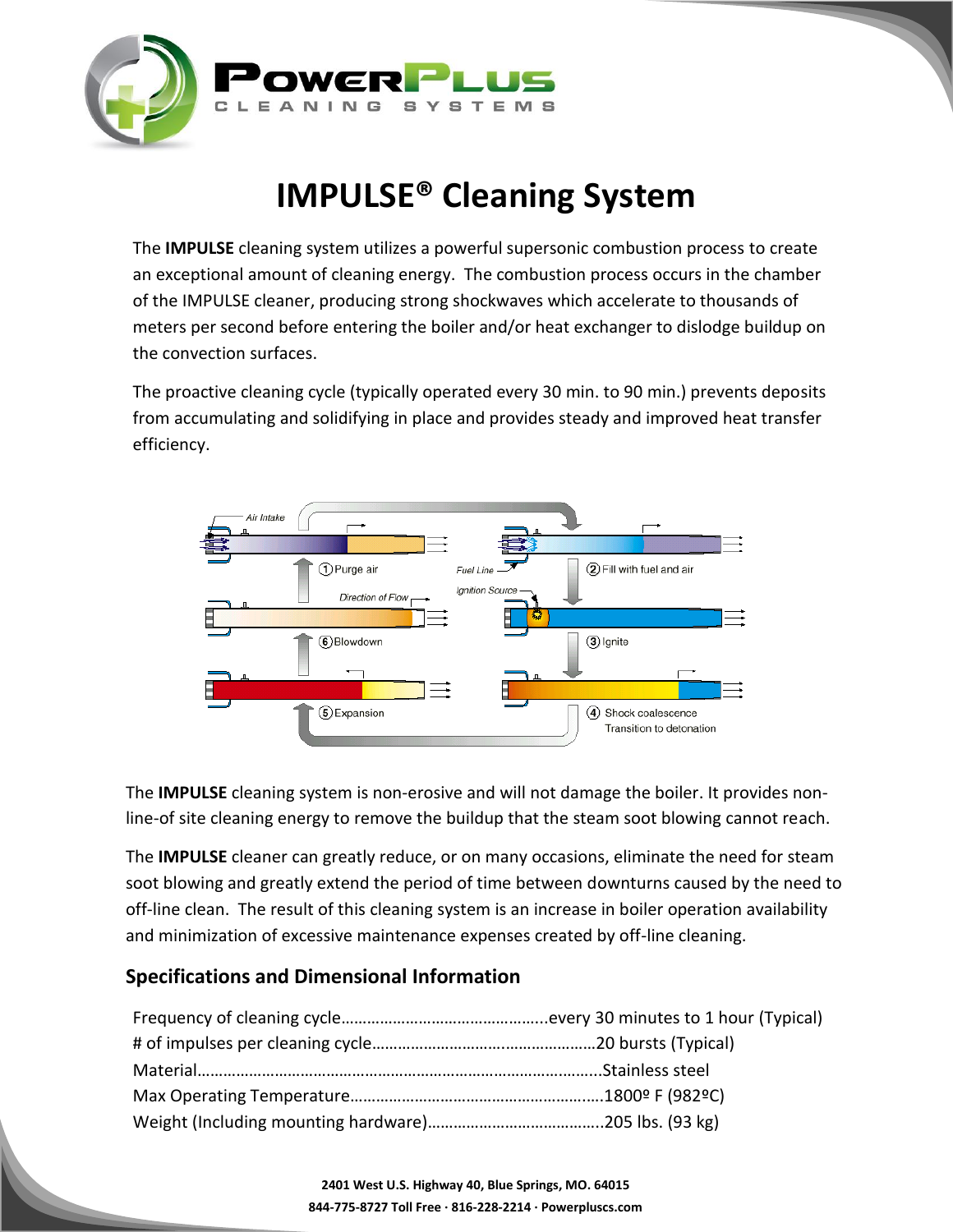

## **IMPULSE Generator (Curved Version)**



**IMPULSE Generator ("Abbreviated" Version-Used in small or tight spaces)** 

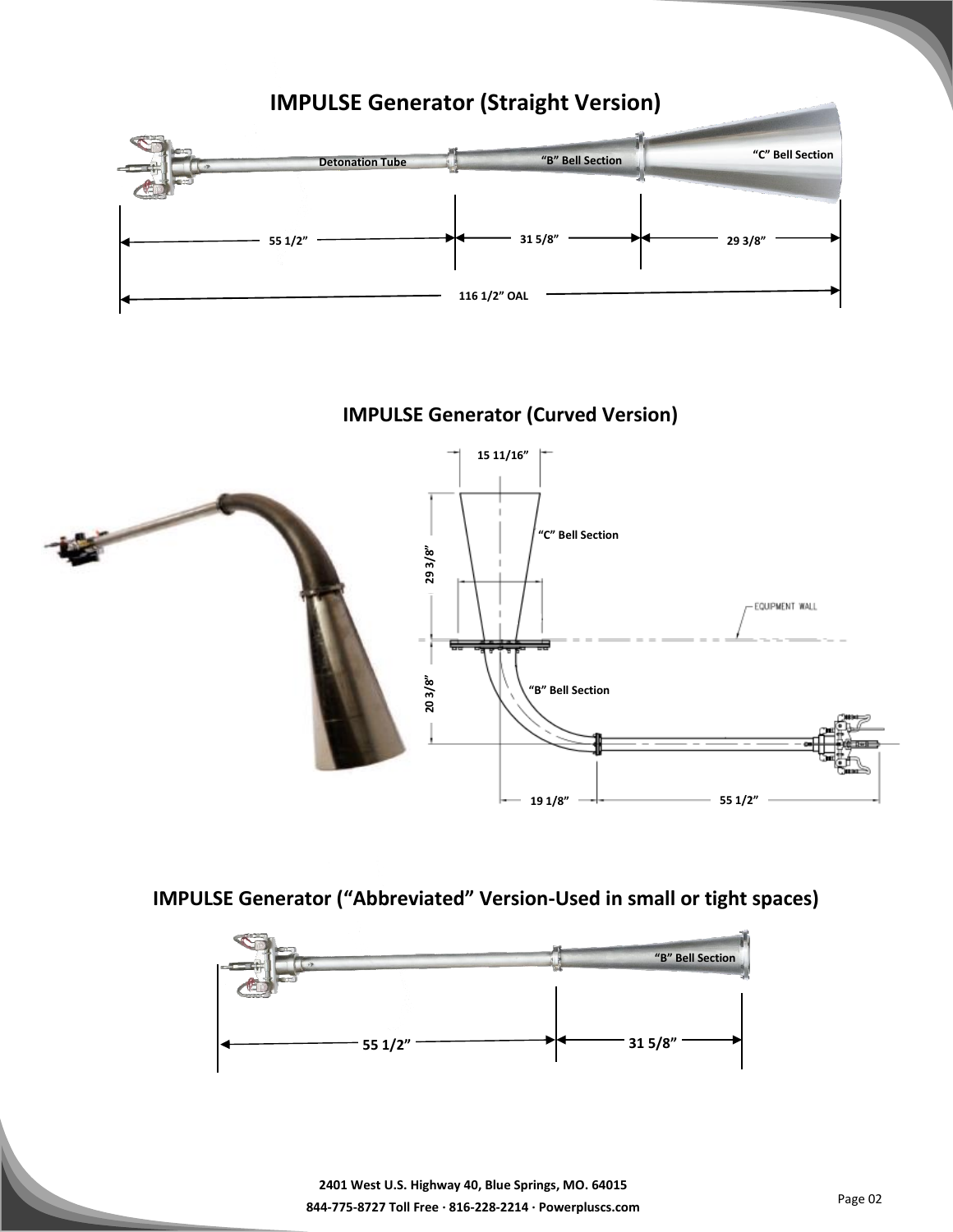# **The IMPULSE cleaner is simple and inexpensive to install.**

#### **Typical Installation Arrangement-Small Opening or Sootblower Port**

Installed utilizing relatively small boiler opening. The installation would require a mounting tube be welded to the outside of the vessel. The middle bell section would be backed through a 5" dia. to 9"dis. opening and the bell flange would be bolted to the mounting plate on the tube.



**IMPULSE cleaner backed through existing soot blower, inspection port or other small opening. Can be backed through a 5" to 9" opening. "B" Bell section will be in direct contact with the gas stream.**

#### **Typical Installation Arrangement-Access Door**

Install IMPULSE Cleaners though the current access door openings, utilizing a custom fabricated mounting plate, bolted onto the studs used to affix the existing door flange.